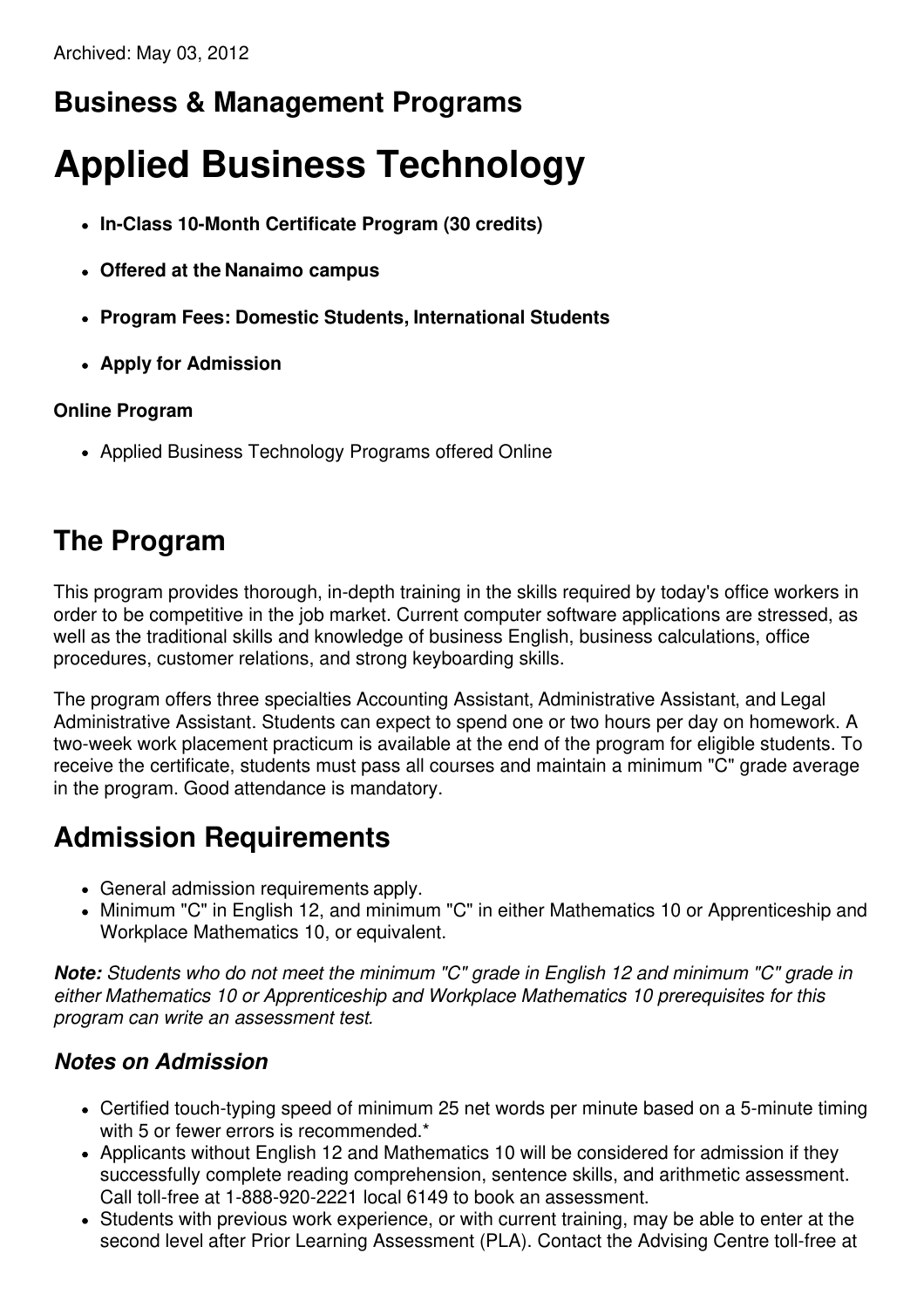1-888-920-2221 local 6410 for information on PLA.

- This is a demanding program, and applicants with the minimum admission requirements may experience difficulties in completing the program.
- Some computer experience is recommended.

*\* Please call toll-free at 1-888-920-2221 local 6149 to book a keyboarding assessment. Students who have successfully completed ABTO 101T recently or who submit a recent college-verified keyboarding timing of 25 nwpm, as above, will have met the keyboarding requirement.*

### **Start Date and Application Deadline**

The program starts in September and applications are accepted on an ongoing basis. For further information and program contacts check the Program Availability List.

## **Accounting Assistant**

This specialty is invaluable for a person who aims to work in a business where both bookkeeping and a variety of related skills are required. Students gain valuable skills in bookkeeping theory and popular business software applications.

Graduates have found employment in government offices, municipal offices, accounting firms, accounting departments of both large and small businesses, insurance and real estate firms, and office support positions in a wide variety of businesses.

To continue into the second semester, a student must pass all fall semester courses and have a minimum "B" in: Business Math and Calculators, Business English, and Office Computer Applications I. To continue on in second semester into Accounting II and Computerized Accounting, a student must pass Accounting I.

| Semester I                                          | <b>Credits</b> |
|-----------------------------------------------------|----------------|
| ABTP 120T - (Business Math and Calculators)         | 1.5            |
| ABTP 121T - (Accounting I)                          | 1.5            |
| ABTP 130T - (Business English)                      | 3              |
| ABTP 136T - (Human Relations and Office Procedures) | 3              |
| ABTP 146T - (Office Computer Applications I)        | 3              |
| Total Credits                                       | 12             |

| <b>Semester II</b>                                   | <b>Credits</b> |
|------------------------------------------------------|----------------|
| ABTP 122T - (Accounting II)                          |                |
| ABTP 123T - (Computerized Accounting)                |                |
| <b>ABTP 147T - (Office Computer Applications II)</b> |                |
| ABTP 148T - (Office Computer Applications III)       | 3              |
| <b>Total Credits</b>                                 | 12             |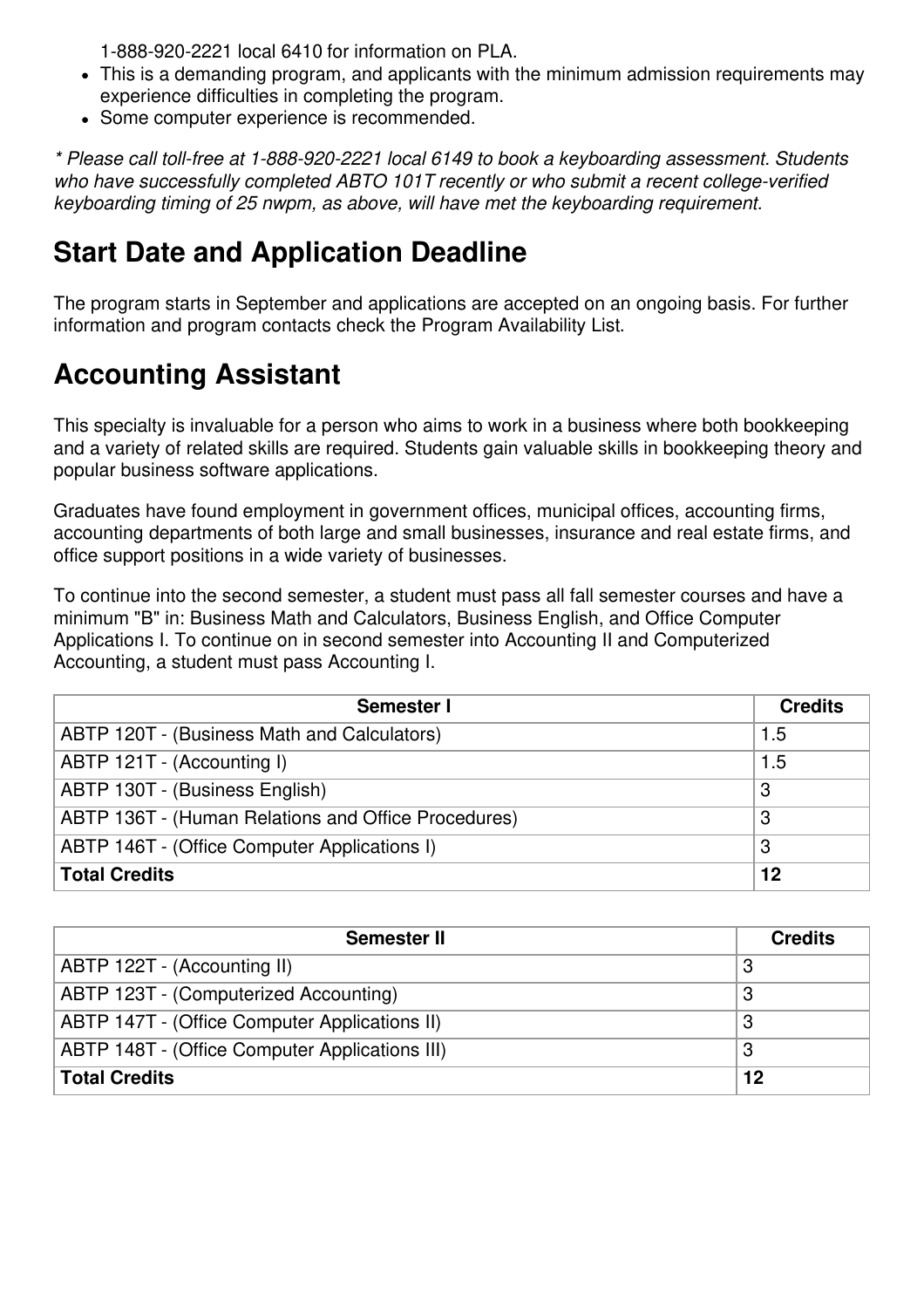| <b>Semester III</b>                                                  | <b>Credits</b> |
|----------------------------------------------------------------------|----------------|
| ABTP 135T - (Employment Strategies)                                  | 1.5            |
| ABTP 185T - (Office Practicum) or,<br>ABTP 181T - (Level II Project) | 1.5            |
| ABTP 186T - (Office Simulation I)                                    | 3              |
| <b>Total Credits</b>                                                 | 6              |
| <b>Year 1 Credits</b>                                                | 30             |

### **Administrative Assistant**

This specialty is designed to provide students with technical, administrative, and human relations skills required in today's office environments. Students gain in-depth training in administrative and interpersonal skills, as well as in the use of microcomputers and popular software applications, including the Microsoft Professional Office Suite and the Windows environment. Students learn to use the microcomputer to solve problems, manage information, and enhance document production.

Graduates of this program will acquire a broad range of marketable skills, which makes them ideally suited for many office positions. Graduates are employed in a wide variety of private and public sector firms, including federal, provincial, and municipal government offices; major corporations; desktop publishing firms, and many other mid-sized and small companies.

To continue into the second semester, a student must pass all fall semester courses and have a minimum "B" in: Business Math and Calculators, Business English, Office Computer Applications I, and a minimum "B-" in Human Relations and Office Procedures.

| Semester I                                          | <b>Credits</b> |
|-----------------------------------------------------|----------------|
| ABTP 115T - (Administrative Procedures)             | 1.5            |
| ABTP 120T - (Business Math and Calculators)         | 1.5            |
| ABTP 130T - (Business English)                      | 3              |
| ABTP 136T - (Human Relations and Office Procedures) | 3              |
| ABTP 146T - (Office Computer Applications I)        | 3              |
| <b>Total Credits</b>                                | 12             |

| <b>Semester II</b>                                   | <b>Credits</b> |
|------------------------------------------------------|----------------|
| ABTP 138T - (Business Communications)                |                |
| <b>ABTP 147T - (Office Computer Applications II)</b> |                |
| ABTP 148T - (Office Computer Applications III)       |                |
| ABTP 149T - (Office Computer Applications IV)        | 3              |
| <b>Total Credits</b>                                 | 12             |